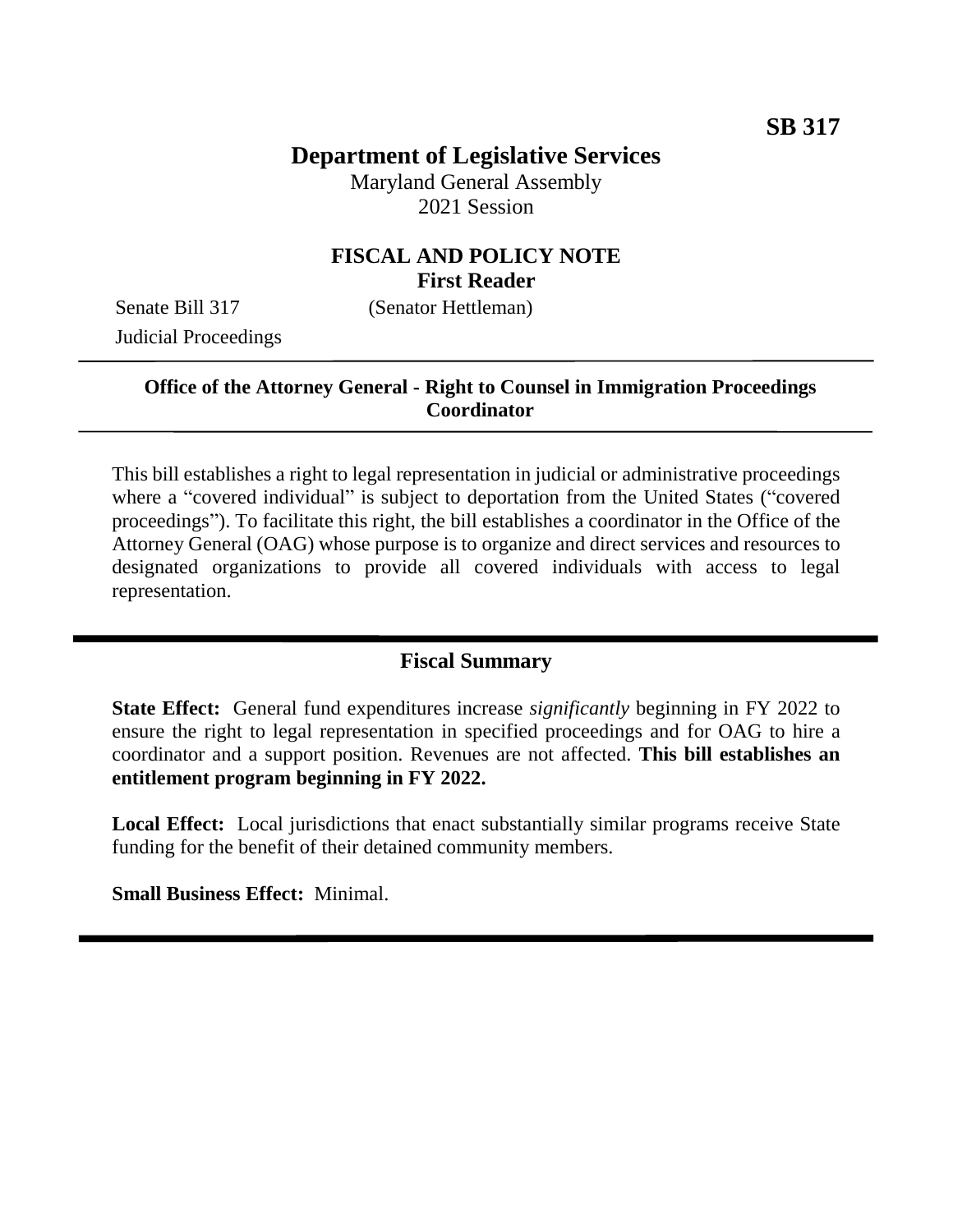# **Analysis**

#### **Bill Summary:**

#### *Selected Definitions*

"Covered individual" means an individual who is detained in immigration detention in Maryland or a Maryland resident detained in another state.

"Designated community group" means a designated nonprofit community organization or association that has the capacity and demonstrated ability to conduct outreach and provide engagement, education, and information to covered individuals, their families, or communities impacted by immigration detention.

"Designated organization" means a designated nonprofit organization or association that has the capacity to provide legal representation to covered individuals and agrees to adhere to certain standards of practice.

### *The Right to Counsel in Immigration Proceedings*

The bill establishes a Right to Counsel in Immigration Proceedings Coordinator in OAG to organize and direct services and resources in order to provide all covered individuals with access to legal representation in all covered proceedings. The Attorney General must appoint the coordinator, who serves at the pleasure of the Attorney General. Salaries of the coordinator, staff, and associated expenses are as provided in the State budget. The coordinator must adopt regulations to carry out the bill.

The coordinator must ensure that a covered individual receives legal representation by a designated organization in a covered proceeding as soon as possible after the proceeding's initiation, and, if feasible, no later than the individual's first scheduled appearance in the proceeding. Legal representation may not terminate until the federal Board of Immigration Appeals renders a final judgment and all other legal matters affecting relief from deportation have final judgments. If a covered individual is detained out of state and the coordinator cannot secure legal representation from a designated organization, the coordinator must award a stipend to subsidize competent representation in the other state, as specified.

The coordinator must provide legal representation to a covered individual for a covered immigration proceeding, including specified removal proceedings under the federal Immigration and Nationality Act. The coordinator may provide legal representation to a covered individual for a *habeas corpus* proceeding, federal appeal, or any other legal matter affecting deportation that will materially affect a covered proceeding.

SB 317/ Page 2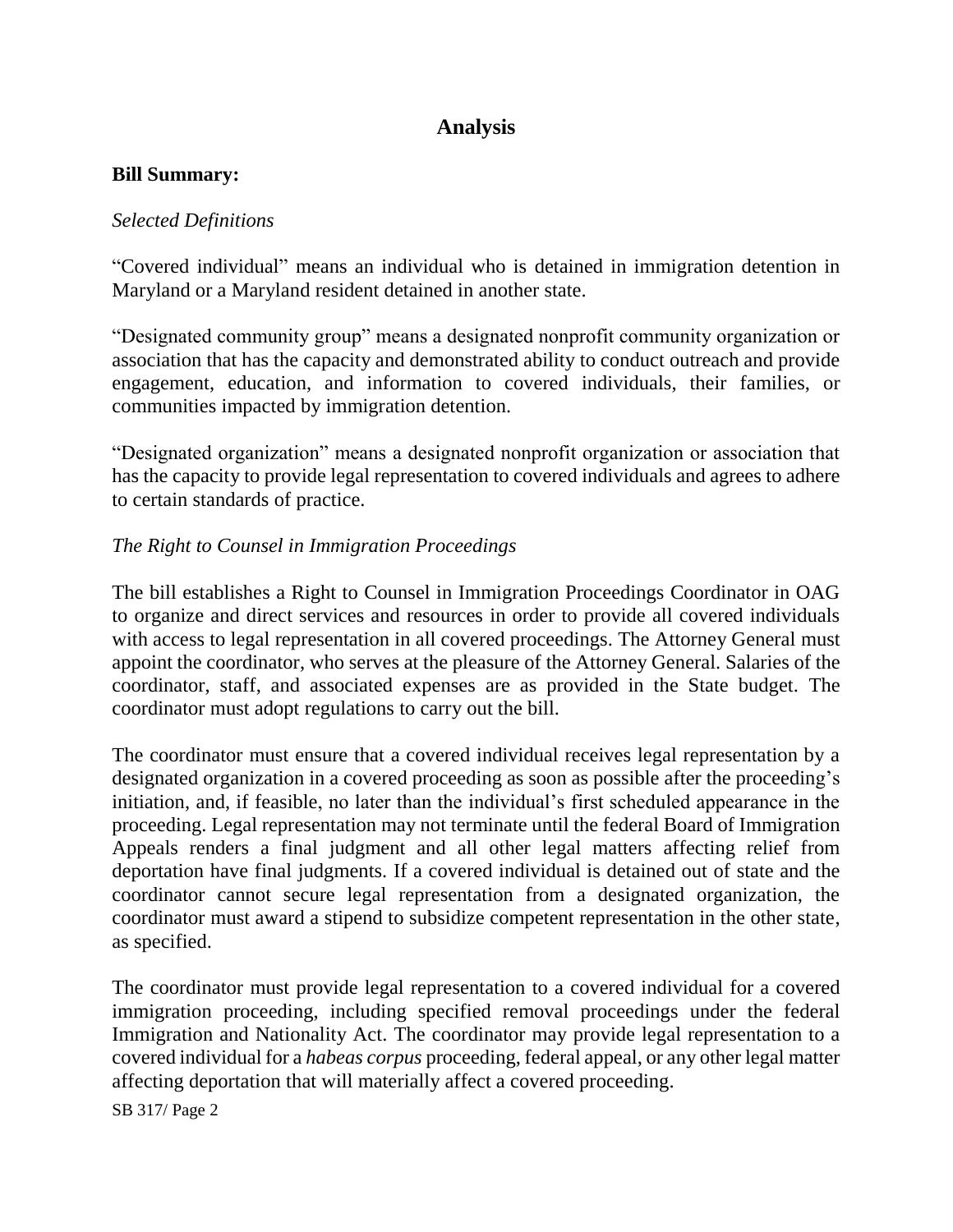## *Local Jurisdictions*

Local jurisdictions may enact substantially similar programs. If a local jurisdiction enacts a substantially similar program, the coordinator may not implement the bill's provisions in that jurisdiction and must instead direct the funding that would have otherwise been allocated for the benefit of that jurisdiction's detained community members to the local jurisdiction's program.

## *Public Outreach to Impacted Individuals and Communities*

The coordinator must designate appropriate community groups to conduct relevant public outreach and education, as specified. The coordinator may award a stipend to a designated community group to facilitate coordination between out-of-state legal representation and the covered individual's family members.

#### *Miscellaneous Provisions*

By August 31, 2023, and annually thereafter, the coordinator must submit a report to the Governor, the House Judiciary Committee, and the Senate Judicial Proceedings Committee providing specified information about legal representation extended under the bill. The coordinator must publish the report on the Attorney General's website.

The bill also contains a severability provision.

**Current Law:** There is no right to legal representation in immigration proceedings in State statute. Although the bill provides legal representation in matters that may result in removal from the United States, these matters are heard by federal immigration courts and federal tribunals, not State courts. However, State courts do have jurisdiction over other legal matters that may *affect* deportation, including (1) Special Immigrant Juvenile Status proceedings and (2) cases and proceedings that impact applications for certain visas (*e.g.*, U visas, T visas, VAWA visas), such as protective orders and criminal matters where the covered individual is a victim.

**State Expenditures:** General fund expenditures increase *significantly* to fund the legal representation guaranteed by the bill. To ensure that the right to legal representation in covered proceedings is met, OAG must provide funding for nonprofit organizations to represent covered individuals in these proceedings. OAG is further authorized to provide funding for legal representation in other proceedings that affect deportation and to award stipends to designated community groups. OAG estimates that associated costs of the legal representation exceed \$6.0 million annually, which is based on information from an immigration advocacy organization. While the Department of Legislative Services is unable to independently verify this specific amount, it does concur that costs are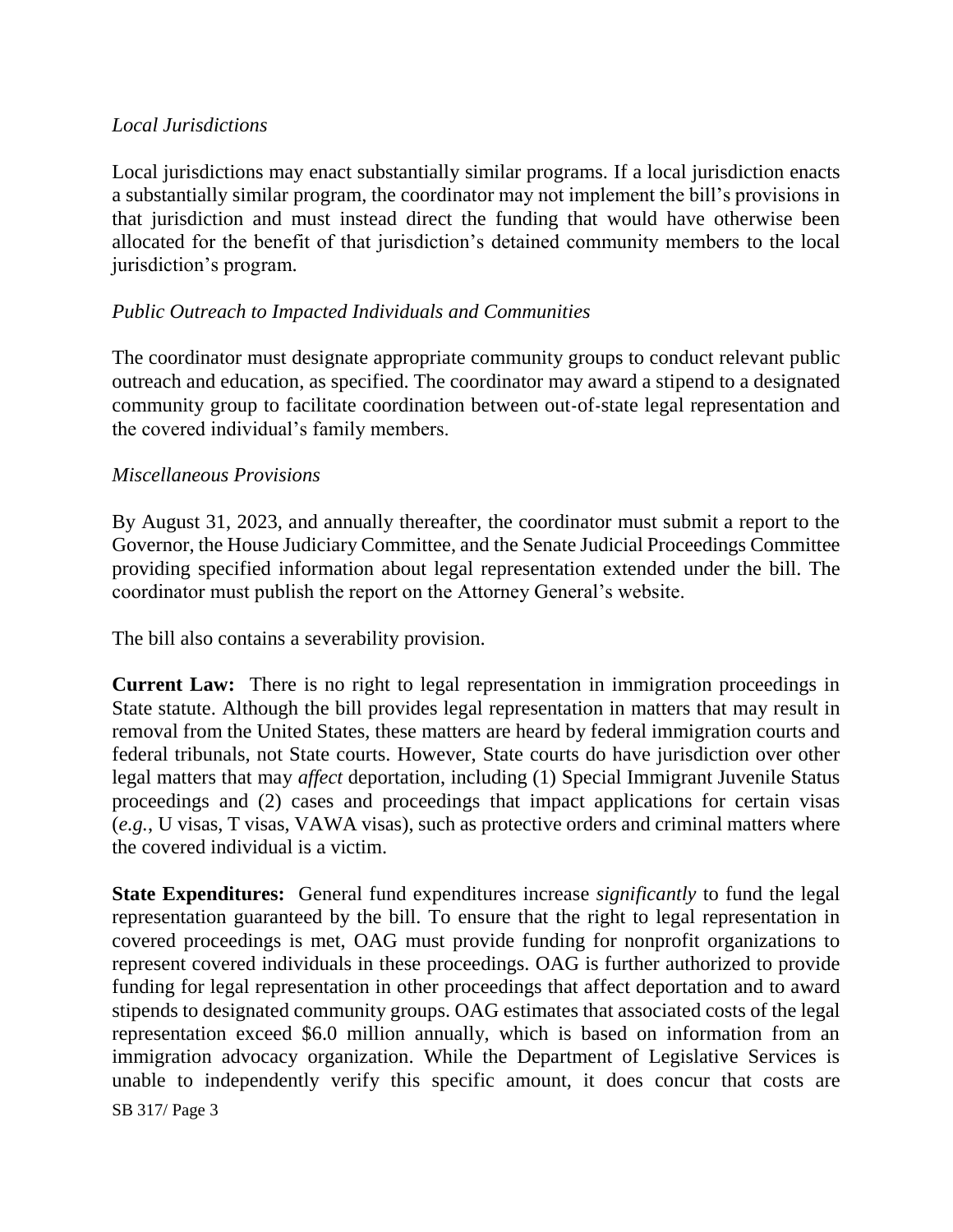significant. The bill's preamble indicates that more than 400 Marylanders face removal while in detention every year and that at least 70% of detained Marylanders are unable to access counsel in immigration proceedings. Furthermore, because the bill has no requirements related to indigence, any covered individual (regardless of income or the ability to obtain a private attorney) is ensured State-funded representation under the bill. To the extent that local jurisdictions enact similar programs, the coordinator must direct funding for the benefit of that program, as specified.

In addition to the expenditures referenced above, general fund expenditures increase by \$181,717 in fiscal 2022, which accounts for the bill's October 1, 2021 effective date. This estimate reflects the cost of hiring one coordinator and one support position within OAG to organize and direct the services and resources that are required to provide access to legal representation. It includes salaries, fringe benefits, one-time start-up costs, and ongoing operating expenses.

| <b>Positions</b>                                 |           |
|--------------------------------------------------|-----------|
| <b>Salaries and Fringe Benefits</b>              | \$167,564 |
| <b>Operating Expenses</b>                        | 14,513    |
| <b>FY 2022 State Administrative Expenditures</b> | \$181,717 |

Future year administrative expenditures, which increase from \$241,877 in fiscal 2023 to \$266,799 by fiscal 2026, reflect full salaries with annual increases and employee turnover and ongoing operating expenses.

The bill is not anticipated to materially impact the finances or operations of the Judiciary. The Judiciary can also absorb any minimal programming costs with existing budgeted resources.

# **Additional Information**

**Prior Introductions:** None.

**Designated Cross File:** None.

**Information Source(s):** Montgomery and Prince George's counties; City of Bowie; Office of the Attorney General; Judiciary (Administrative Office of the Courts); Department of Budget and Management; Department of Legislative Services